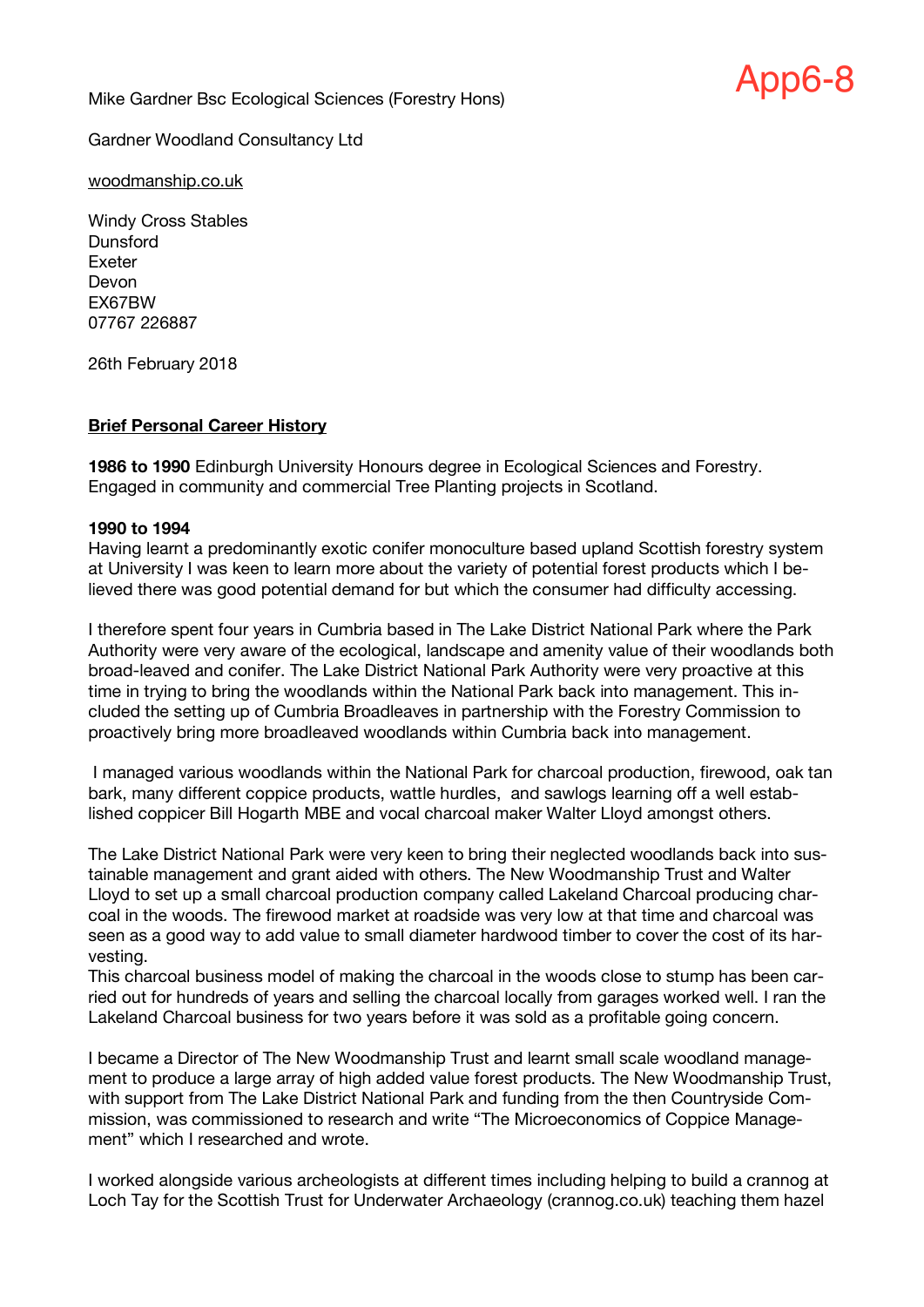coppicing and wattle hurdle making. Archaeologists were very interested in woodlands in the Lake District National Park due to the large amount of interesting archaeology surviving in the woods form the various industries that had worked in the woods. This included mining works, quarrying, limestone burning, bark peelers huts and charcoal makers huts, charcoal pitsteads, gunpowder works and more. Outside the woods there were also lots of other interesting buildings such as bobbin mills. Charcoal pitsteads can still also be seen in Dartmoor National Park in the coppice oak woods up the Dart showing our rich cultural woodland heritage.

**1995 to 1997** working in various places in Scotland in the borders and highlands managing various woodlands and setting up a company called Treewrights producing carpentry and joinery products from native woodlands predominantly oak products. Learning more predominantly carpentry skills in creating further added value for local woodland products and the properties of the timbers required and buying trees and processing them in the woodlands using mobile sawmills.

**1997 to 1999** Training courses teaching Woodland Skills throughout Southern England and the second year in Devon on the Perridge and Idestone estates on the edge of the Teign Valley.

**1999 to 2000** Winston Churchill Travel Fellowship to the west coast of the USA and Mexico. Titled "Sustainable Forest Products from Isolated Rural Communities" in the category "Projects related to the countryside and the future of rural communities" working from the premise that local communities can survive and flourish if they can make a living from their neighbouring woodlands by adding value in the woodland or very close by with relatively low capital investment. This type of woodland management enables the important wooded features of the landscape to be managed and evolve and be retained protecting and enhancing the local wildlife and ecology associated with them. I travelled widely in the Pacific Northwest and California and Mexico studying how people made a living from their local woodlands with relatively small scale infrastructure and low capital investment by adding higher value within or close to the woodland.

**1999 to 2002** Established a small mobile saw milling business milling timbers in the woods where they were felled adding value in the woodlands. Developed my carpentry and timber framing and milling skills and developed the business working out of local woodlands and on the Perridge and Idestone Estates with encouragement and help from various Woodland owners and foresters who I bought timber from and were very keen to encourage developing woodland enterprises.

**2002 to present**. In 2002 I was eventually able to buy some land suitable for establishing a small scale timber harvesting and processing business where I was able to establish a small but decent woodyard from which I could develop the business. Running a sawmilling business and building timber frame buildings and other carpentry projects. Managing various Woodlands including Idestone Woodlands and The Dartington Hall Woodlands where I was taken on due to my knowledge of local markets resourcefulness and ability to market timber from their interesting and diverse woodlands. Running a small forestry harvesting team. Selling a very wide array of products with varying degrees of added value from pea sticks bean poles and firewood at one extreme to green oak timber frame buildings at the other.

**In 2014** invested in a new larger sawmill and expanded the existing saw milling business selling predominantly sawn timber and reducing the timber framing and carpentry side of the business. Concentrating on forestry and woodland management marketing forest products and sawn timber and passing on most large scale carpentry jobs to my timber buying carpentry company clients,

Managing the above Woodlands and others.

#### **My Knowledge of the Hillyfield and my reasons for support.**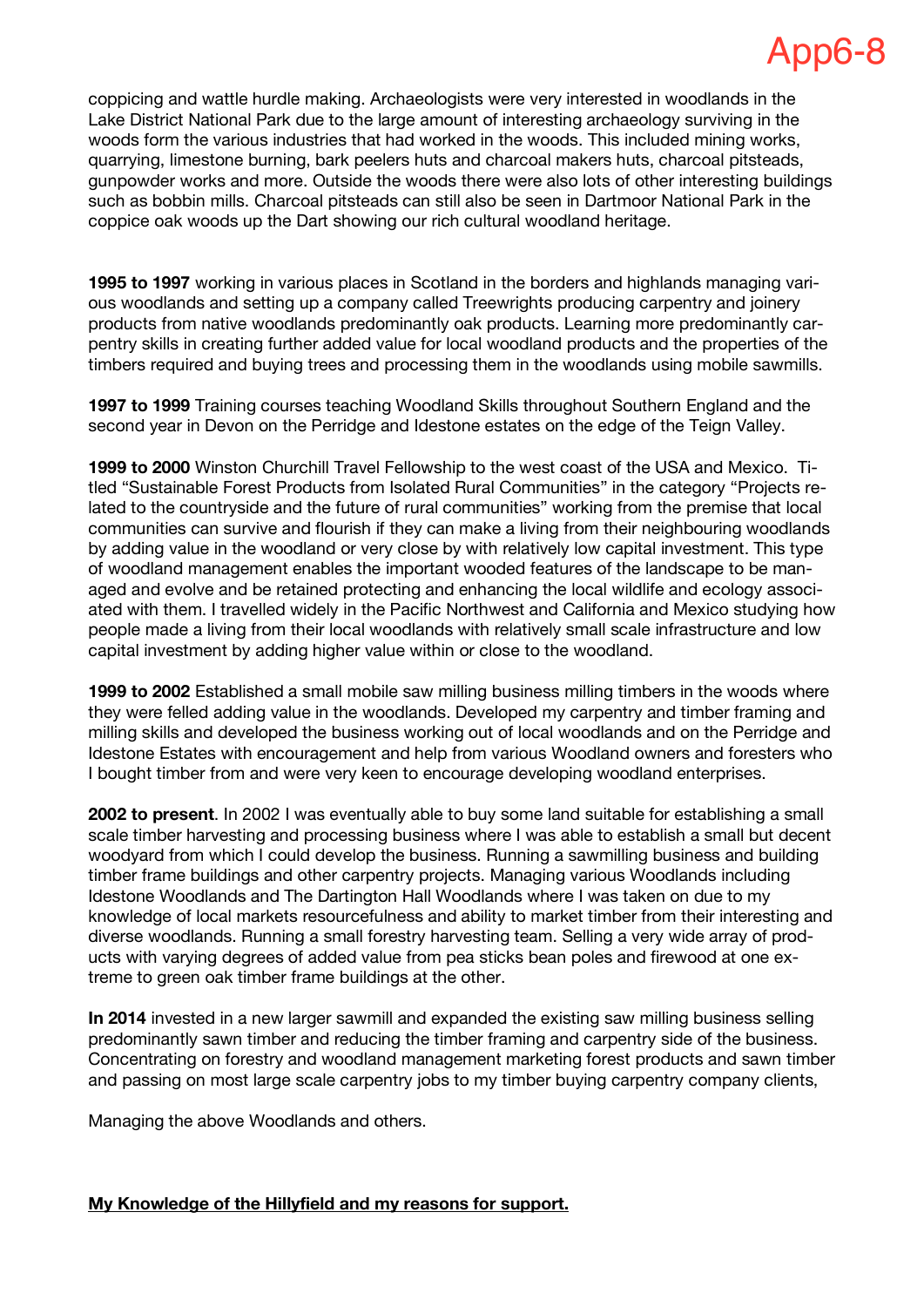Doug King-Smith approached me for advice soon after he first bought the woodlands. At first I was slightly reluctant to waste my time giving out free advice to someone who would just be setting up in competition against me for various products. I then remembered all the assistance and advice I had been given in my forestry career by those hoping to advance the industry and see it thrive in generally adverse conditions.

We only produce approximately 35% of our wood based products in this country and the rest is imported. Also a vast amount of other potential wood products are displaced by other materials such as plastic. So there is plenty of room for competition and the Hillyfield's output would be unlikely to have a too detrimental effect on my business.

### **My View of The Hillyfield.**

**Access Limitations.** My immediate concerns with the woodlands were the lack of access for any vehicle beyond a 4x4 car to extract produce from the woodlands. This meant that it would be impossible to manage the woodlands using large conventional harvesting equipment which harvest the timber and extract to roadside where it is stacked to await timber lorry transport to sawmills and fencing manufacturers predominantly outside the region. There was nowhere to stack timber for a lorry to access and there was no access large enough to allow access for forestry machinery especially large forwarders. The small transport infrastructure of the Dartmoor lanes leading to the A38 would favour small vehicles and not cause problems that larger timber lorries in the lanes could. Selling the produce as a raw material without further processing and on site added value would be a greatly loss making enterprise due to the costs of moving small volumes of a maximum of 3 m3 off site by 4x4 to some other lorry loading site and the amount of loading machines required at each end.

The only option available for the cost effective harvesting of the timber was to add value in the woodlands and then transport a finished product off site to the consumer by 4x4 and trailer or similar.

Since then after much local politics, long and costly planning processes and cost in buying land the Hillyfiled has been able to buy some land and put in some new access in the north east corner of the woodland. This was the only option available. Unfortunately this was not the best option as access through the woods to the new road access is still steep.

The new access does not however make the harvesting of the larch softwood with large scale commercial equipment viable. This is because of the costs of moving the harvesting machinery to and from site and the costs associated with running these machines. Only small parts of the site are drivable with machines so the site still needs hand felling and winching to where the harvesting machine can grab it. This means that harvesting costs would still be greatly more than the £23 per m3 that the larch is worth as chip stacked at roadside.

#### **On site processing for higher added value products.**

Therefore to make the operations cost effective all the produce harvested needs to be processed on site and value added on site. Finished products can then be transported to the local customer by 4x4 car and trailer or similar. This would also make the whole enterprise potentially economical. This requires infrastructure on site to process the material and get it in a fit state to be marketable. Roofed sheds to season firewood and air dry sawn timber as well as sheds for storage of machines and keep machines and operators out of the weather. I thought he was lucky to have an old quarry area with hardstanding to use.

**Firewood.** Very few potential customers have the space or time to season their own firewood and want to buy it dry. Especially those living in small accommodation in and around Totnes and South Brent which are the Hillyfields marketing area. Firewood has to be sold seasoned as any firewood consumer or chimney sweep will tell you. Hence the EU and British Government have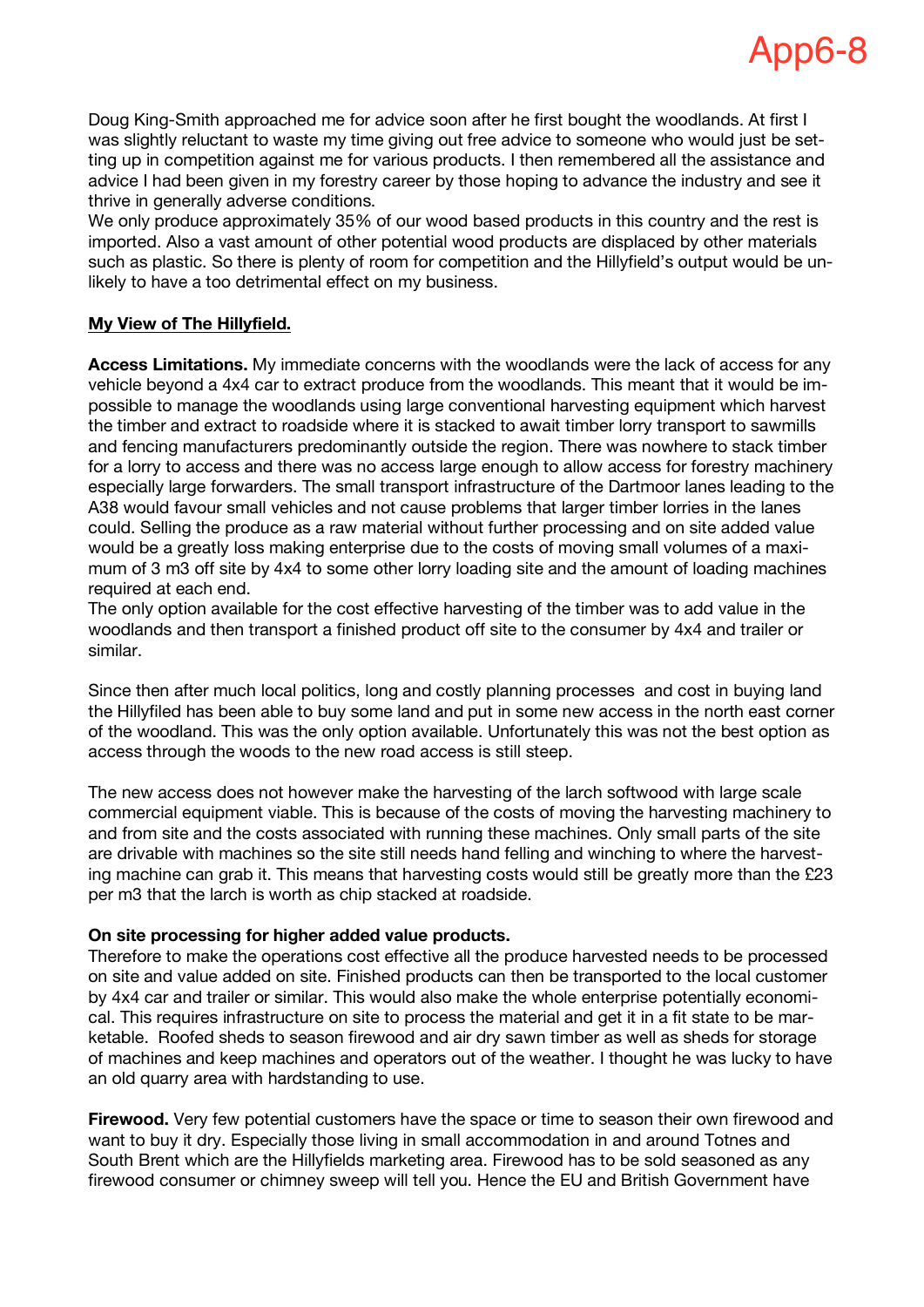been setting up and investing heavily in the Renewable Heat Incentive paying businesses to season firewood. Time and air movement in a covered area seasons firewood very effectively and has been how firewood has been seasoned for millenia before the advent of costly fast carbon consuming and electricity consuming kiln drying in the last decade only. People have and continue to season wood in woodlands under cover for firewood through out Europe and the rest of the world. Wood is also heavier and more costly to transport when green and full of water. Green larch is at present fetching £23 per m3 for chip wood . Seasoned larch firewood delivered in is fetching approximately £100 per m3 delivered in. By having to extract the larch a smaller distance and then logging it up and storing it under cover for a year and then delivering it locally the Hillyfiled can turn £23 into £100.

### **Sawn Timber products**

The above is true with sawn timber products sawn in the woodland on a mobile sawmill. The green freshly sawn products need a flat dry place to be seasoned for one or more summers (depending on their thickness) before they can be processed further (eg planed, sanded, jointed etc) and then eventually sold. Traditionally this was always done locally close to the woodlands and the local market and this approach still works. Due to various socioeconomic reasons, cost and access to land, housing costs, lack of rural investment and economies of scale the amount of sawmills doing this is reducing all the time. Hence local customers have less options to buy their wood products from local woodlands. Hence the main local suppliers Devon Hardwoods does not sell any hardwoods grown in Devon and New World Timbers sell timber from the new World and not England. So there is a market for sawn local wood products. But these can not be sold green as they will shrink and buckle and move if installed green into a heated house.

### **Dartmoor National Park Visit to Hillyfield.**

In 2012 Mr King-Smith then approached me again to advise him during his visit from The Dartmoor National Park Authority (DNPA) and I was willing to attend. It seemed so obvious to me that what he was proposing was within permitted development and blatantly obviously needed for the sensible management of the woodlands.

I thought I could help him by explaining this obvious need to the DNPA. My experience managing woodlands in Cumbria with the Lake District National Park was of their enthusiasm to encourage the sustainable management of their woodland resource and their understanding of its importance to the National park, its landscape, its ecology, its inhabitants and its visitors and all it stood for. The Lake District National Park supported small local woodland enterprises and large ones with encouragement, promotion and financial aid for woodland based enterprises including being instrumental in the setting up of Cumbria Broadleaves to further these aims and financially aiding Conferences by The Coppice Association North West amongst other projects.

Unfortunately on that initial visit by DNPA to The Hillyfield attended by myself and Doug King-Smith the DNPA were not interested in anything I was trying to say and were just fixated on the fear of incremental development if any buildings of any sort were put up. They ignored all the points I was trying to put over and had no interest in the management of the woodland in a small scale way or any other way. They ignored the problems of access as I tried to raise them and showed no interest in the management of the woodlands. Their view was solely that permitted development for simple drying sheds and storage sheds would then be used for change of use further down the line leading to residential development. They would therefore not allow any permitted development and were not interested in the woodlands or their need for management.

I left that meeting shocked and bewildered by the intransigence of the DNPA representatives and their total unwillingness to listen to the needs of the woodland management at the Hillyfield.

Woodlands in Britain and especially in South Devon are the last reserves of the majority of our native flora and fauna, existing as small islands of biodiversity surrounded by monoculture farm